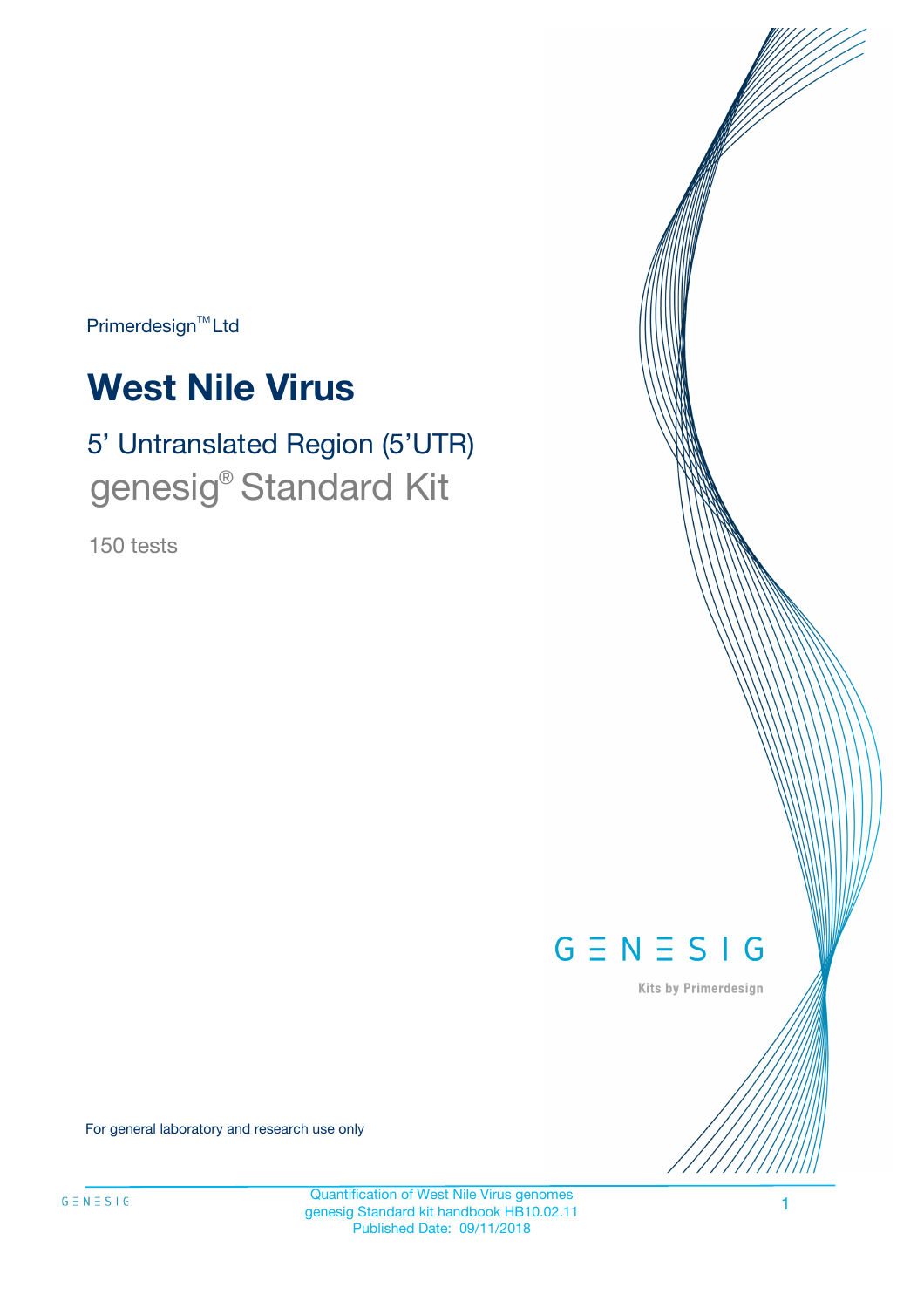## Introduction to West Nile Virus

West Nile Virus belongs to the Flaviviridae family of viruses. It mainly infects birds but can infect many other species' including humans. It contains a single stranded, positive sense RNA genome of between 11 and 12kb that is held in a nucleocapsid, formed from 12kDA protein blocks. The virus itself is a 45-50-nm viron with a relatively smooth protein surface.

Transmission occurs by mosquito vectors. Mosquitos transfer the virus from birds, which are amplifying hosts. Humans and other species tend not to transfer the disease as the viral concentrations are low, whereas the viral levels in birds are comparatively high allowing transmission to occur. In rare cases transmission can also occur by blood transfusion, organ transplants and breast feeding. The virus is contained in a host-derived membrane, the membrane being altered by two viral glycoproteins. The virus is taken up by vertebrate cells through receptor-mediated attachment to the cell surface, followed by injection of the genome into the host cell. Host proteins and ribosomes are utilised for replication and once the progeny virus is packaged it buds from the host cell allowing spreading.

Few people develop any symptoms, however those that do suffer from either a mild form known as West Nile Fever or in more rare cases, a severe form known as West Nile encephalitis or West Nile meningitis depending on the part of the body that is affected. The mild symptoms may include diarrhoea, fever, headache, muscle aches, nausea, rash, sore throat, swollen lymph nodes and vomiting. The more severe form may include symptoms such as disorientation, coma, muscle weakness, stiff neck, seizures and fits. West Nile Virus has also been known to infect nerve cells, and once infected the virus can continue to infect other nerve cells nearby. In some cases the virus is then able to break into the central nervous system, triggering acute flaccid paralysis.

There is no specific treatment for West Nile Virus. The symptoms of the mild form should ease in a few days, however the more severe form will usually need hospital treatment involving intravenous fluids; help with breathing and general nursing. The severe form can lead to brain damage, muscle weakness and death. The only prevention at this time is to avoid mosquito bites.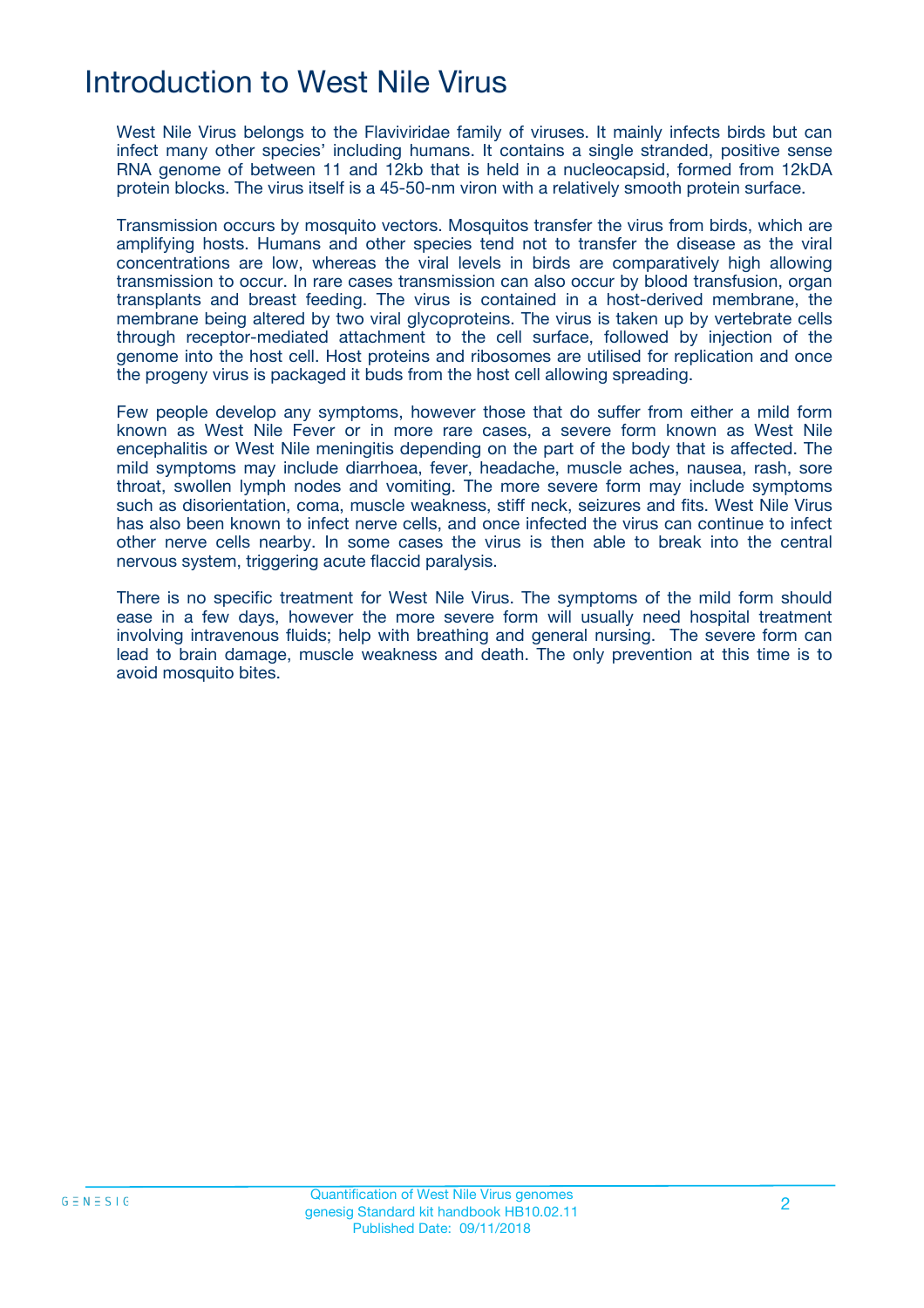## **Specificity**

The Primerdesign genesig Kit for West Nile Virus (WNV) genomes is designed for the in vitro quantification of WNV genomes. The kit is designed to have a broad detection profile. Specifically, the primers represent 100% homology with over 95% of the NCBI database reference sequences available at the time of design.

The dynamics of genetic variation means that new sequence information may become available after the initial design. Primerdesign periodically reviews the detection profiles of our kits and when required releases new versions.

Our kit for West Nile virus has been designed for the specific and exclusive in vitro quantification of all lineages of this species. The primers and probe sequences in this kit have 100% homology with over 95% of reference sequences in the NCBI database based on a comprehensive bioinformatics analysis.

If you require further information, or have a specific question about the detection profile of this kit then please send an e.mail to enquiry@primerdesign.co.uk and our bioinformatics team will answer your question.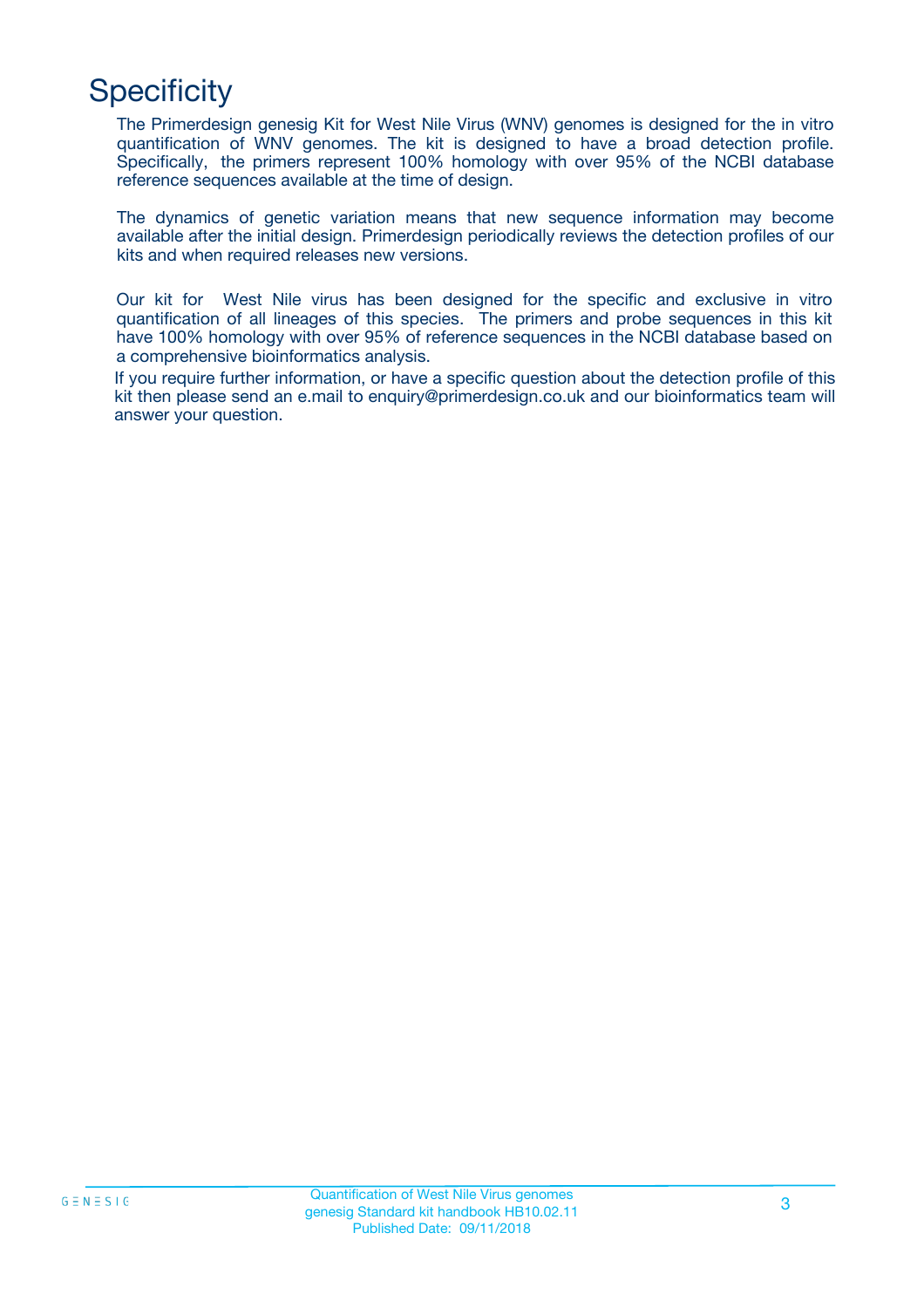## Kit contents

- **WNV specific primer/probe mix (150 reactions BROWN)** FAM labelled
- **WNV positive control template (for Standard curve RED)**
- **RNase/DNase free water (WHITE)** for resuspension of primer/probe mixes
- **Template preparation buffer (YELLOW)** for resuspension of positive control template and standard curve preparation

### **Reagents and equipment to be supplied by the user**

#### **Real-time PCR Instrument**

#### **Extraction kit**

This kit is recommended for use with genesig Easy DNA/RNA Extraction kit. However, it is designed to work well with all processes that yield high quality RNA and DNA with minimal PCR inhibitors.

**oasigTM lyophilised OneStep or Precision**®**PLUS OneStep 2X RT-qPCR Master Mix** Contains complete OneStep RT-qPCR master mix

**Pipettors and Tips**

**Vortex and centrifuge**

**Thin walled 1.5 ml PCR reaction tubes**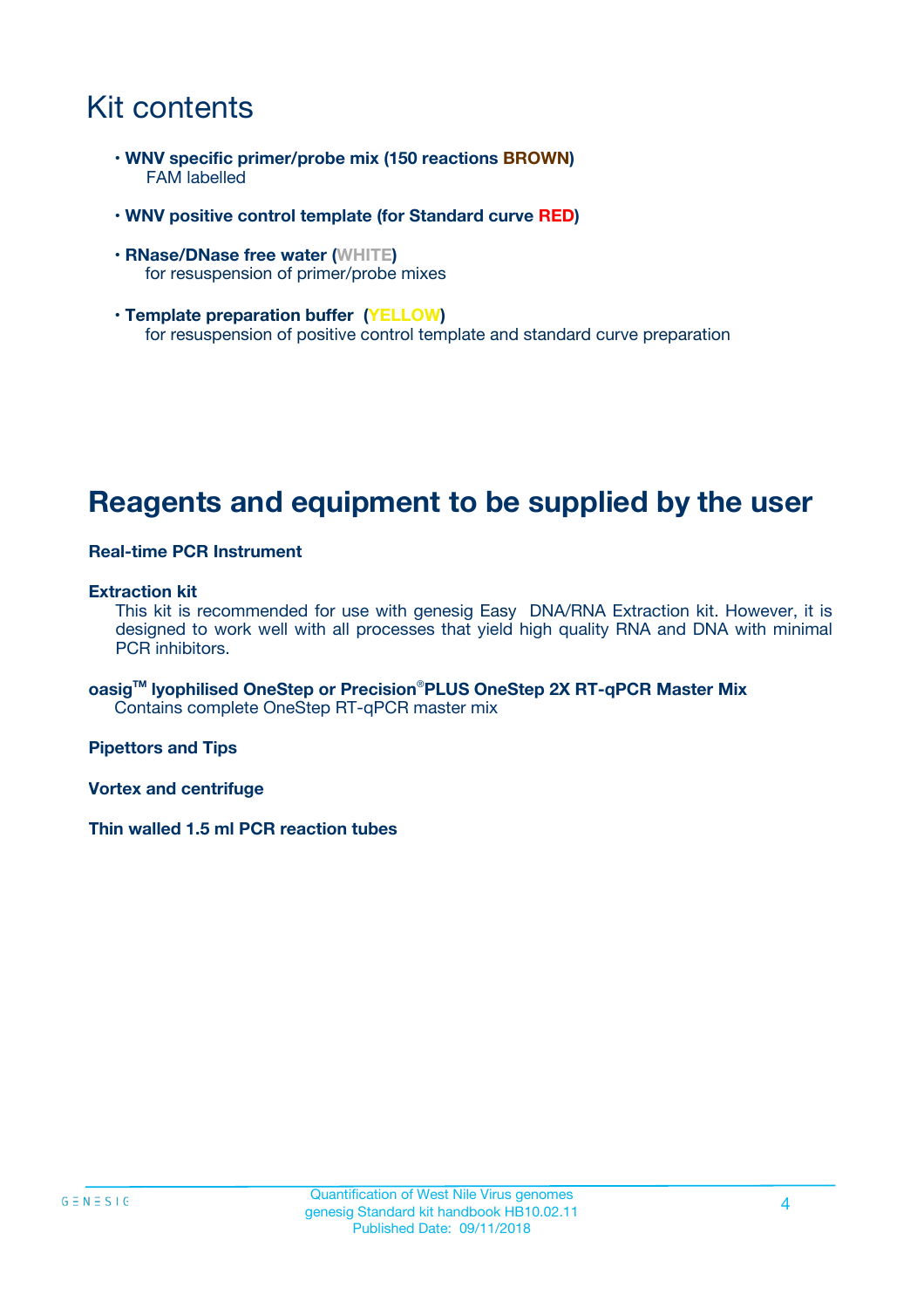### Kit storage and stability

This kit is stable at room temperature but should be stored at -20ºC on arrival. Once the lyophilised components have been resuspended they should not be exposed to temperatures above -20°C for longer than 30 minutes at a time and unnecessary repeated freeze/thawing should be avoided. The kit is stable for six months from the date of resuspension under these circumstances.

If a standard curve dilution series is prepared this can be stored frozen for an extended period. If you see any degradation in this serial dilution a fresh standard curve can be prepared from the positive control.

Primerdesign does not recommend using the kit after the expiry date stated on the pack.

### Suitable sample material

All kinds of sample material suited for PCR amplification can be used. Please ensure the samples are suitable in terms of purity, concentration, and RNA/DNA integrity. Always run at least one negative control with the samples. To prepare a negative-control, replace the template RNA sample with RNase/DNase free water.

### Dynamic range of test

Under optimal PCR conditions genesig WNV detection kits have very high priming efficiencies of >95% and can detect less than 100 copies of target template.

### Notices and disclaimers

This product is developed, designed and sold for research purposes only. It is not intended for human diagnostic or drug purposes or to be administered to humans unless clearly expressed for that purpose by the Food and Drug Administration in the USA or the appropriate regulatory authorities in the country of use. During the warranty period Primerdesign genesig detection kits allow precise and reproducible data recovery combined with excellent sensitivity. For data obtained by violation to the general GLP guidelines and the manufacturer's recommendations the right to claim under guarantee is expired. PCR is a proprietary technology covered by several US and foreign patents. These patents are owned by Roche Molecular Systems Inc. and have been sub-licensed by PE Corporation in certain fields. Depending on your specific application you may need a license from Roche or PE to practice PCR. Additional information on purchasing licenses to practice the PCR process may be obtained by contacting the Director of Licensing at Roche Molecular Systems, 1145 Atlantic Avenue, Alameda, CA 94501 or Applied Biosystems business group of the Applera Corporation, 850 Lincoln Centre Drive, Foster City, CA 94404. In addition, the 5' nuclease assay and other homogeneous amplification methods used in connection with the PCR process may be covered by U.S. Patents 5,210,015 and 5,487,972, owned by Roche Molecular Systems, Inc, and by U.S. Patent 5,538,848, owned by The Perkin-Elmer Corporation.

### Trademarks

Primerdesign™ is a trademark of Primerdesign Ltd.

genesig $^\circledR$  is a registered trademark of Primerdesign Ltd.

The PCR process is covered by US Patents 4,683,195, and 4,683,202 and foreign equivalents owned by Hoffmann-La Roche AG. BI, ABI PRISM® GeneAmp® and MicroAmp® are registered trademarks of the Applera Genomics (Applied Biosystems Corporation). BIOMEK® is a registered trademark of Beckman Instruments, Inc.; iCycler™ is a registered trademark of Bio-Rad Laboratories, Rotor-Gene is a trademark of Corbett Research. LightCycler™ is a registered trademark of the Idaho Technology Inc. GeneAmp®, TaqMan® and AmpliTaqGold® are registered trademarks of Roche Molecular Systems, Inc., The purchase of the Primerdesign™ reagents cannot be construed as an authorization or implicit license to practice PCR under any patents held by Hoffmann-LaRoche Inc.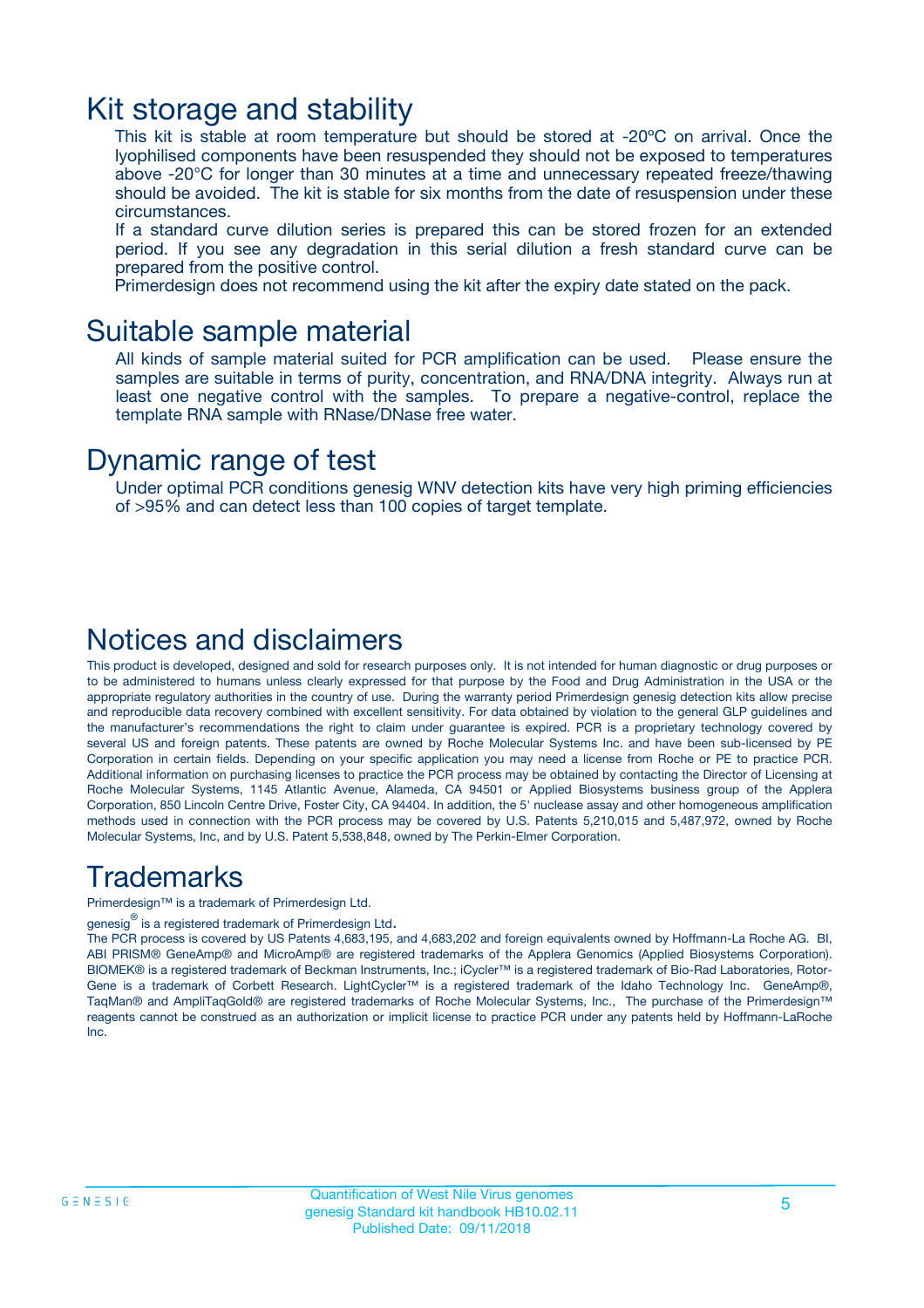## Principles of the test

#### **Real-time PCR**

A WNV specific primer and probe mix is provided and this can be detected through the FAM channel.

The primer and probe mix provided exploits the so-called TaqMan® principle. During PCR amplification, forward and reverse primers hybridize to the WNV cDNA. A fluorogenic probe is included in the same reaction mixture which consists of a DNA probe labeled with a 5`-dye and a 3`-quencher. During PCR amplification, the probe is cleaved and the reporter dye and quencher are separated. The resulting increase in fluorescence can be detected on a range of qPCR platforms.

#### **Positive control**

For copy number determination and as a positive control for the PCR set up, the kit contains a positive control template. This can be used to generate a standard curve of WNV copy number / Cq value. Alternatively the positive control can be used at a single dilution where full quantitative analysis of the samples is not required. Each time the kit is used, at least one positive control reaction must be included in the run. A positive result indicates that the primers and probes for detecting the target WNV gene worked properly in that particular experimental scenario. If a negative result is obtained the test results are invalid and must be repeated. Care should be taken to ensure that the positive control does not contaminate any other kit component which would lead to false-positive results. This can be achieved by handling this component in a Post PCR environment. Care should also be taken to avoid cross-contamination of other samples when adding the positive control to the run. This can be avoided by sealing all other samples and negative controls before pipetting the positive control into the positive control well.

#### **Negative control**

To validate any positive findings a negative control reaction should be included every time the kit is used. For this reaction the RNase/DNase free water should be used instead of template. A negative result indicates that the reagents have not become contaminated while setting up the run.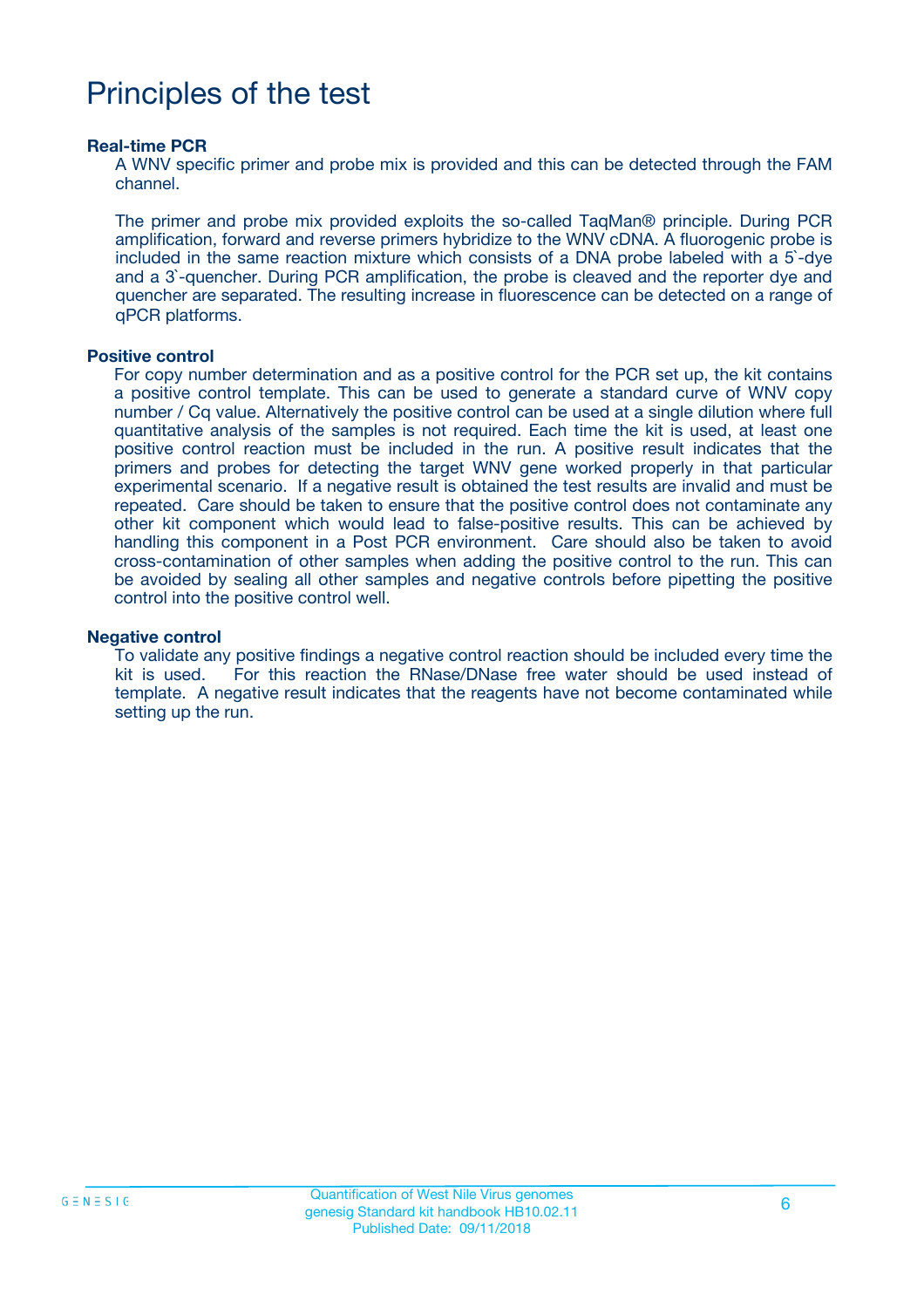### Resuspension protocol

To minimize the risk of contamination with foreign DNA, we recommend that all pipetting be performed in a PCR clean environment. Ideally this would be a designated PCR lab or PCR cabinet. Filter tips are recommended for all pipetting steps.

#### **1. Pulse-spin each tube in a centrifuge before opening.**

This will ensure lyophilised primer and probe mix is in the base of the tube and is not spilt upon opening the tube.

#### **2. Resuspend the kit components in the RNase/DNase free water supplied, according to the table below:**

To ensure complete resuspension, vortex each tube thoroughly.

| Component - resuspend in water |             |
|--------------------------------|-------------|
| <b>Pre-PCR pack</b>            |             |
| WNV primer/probe mix (BROWN)   | $165$ $\mu$ |

#### **3. Resuspend the positive control template in the template preparation buffer supplied, according to the table below:**

To ensure complete resuspension, vortex the tube thoroughly.

| Component - resuspend in template preparation buffer |        |
|------------------------------------------------------|--------|
| <b>Post-PCR heat-sealed foil</b>                     |        |
| WNV Positive Control Template (RED) *                | 500 µl |

\* This component contains high copy number template and is a VERY significant contamination risk. It must be opened and handled in a separate laboratory environment, away from the other components.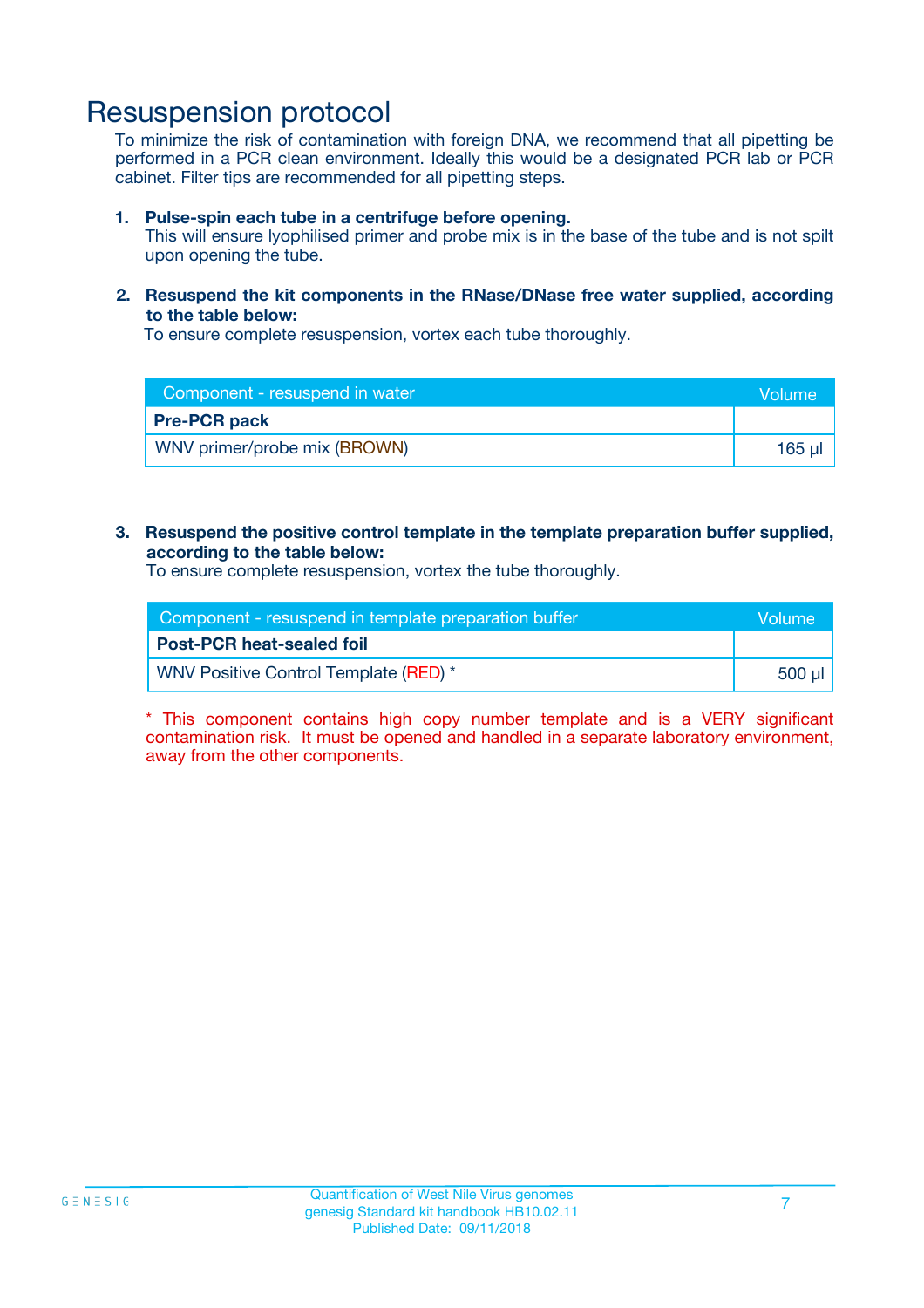### OneStep RT-qPCR detection protocol

A OneStep approach combining the reverse transcription and amplification in a single closed tube is the preferred method. If, however, a two step approach is required see page 10.

#### **For optimum performance and sensitivity.**

All pipetting steps and experimental plate set up should be performed on ice. After the plate is poured proceed immediately to the OneStep amplification protocol. Prolonged incubation of reaction mixes at room temperature can lead to PCR artifacts that reduce the sensitivity of detection.

**1. For each RNA sample prepare a reaction mix according to the table below:** Include sufficient reactions for positive and negative controls.

| Component                                                    | Volumer      |
|--------------------------------------------------------------|--------------|
| oasig OneStep or PrecisionPLUS OneStep 2X RT-qPCR Master Mix | 10 µl        |
| WNV primer/probe mix (BROWN)                                 | 1 µI         |
| <b>RNase/DNase free water (WHITE)</b>                        | 4 µl         |
| <b>Final Volume</b>                                          | <u>15 µl</u> |

- **2. Pipette 15µl of this mix into each well according to your qPCR experimental plate set up.**
- **3. Pipette 5µl of RNA template into each well, according to your experimental plate set up.**

For negative control wells use 5µl of RNase/DNase free water. The final volume in each well is 20ul.

**4. If a standard curve is included for quantitative analysis prepare a reaction mix according to the table below:**

| Component                                                    | Volume |
|--------------------------------------------------------------|--------|
| oasig OneStep or PrecisionPLUS OneStep 2X RT-qPCR Master Mix | 10 µl  |
| WNV primer/probe mix (BROWN)                                 | 1 µl   |
| <b>RNase/DNase free water (WHITE)</b>                        | 4 µl   |
| <b>Final Volume</b>                                          | 15 µl  |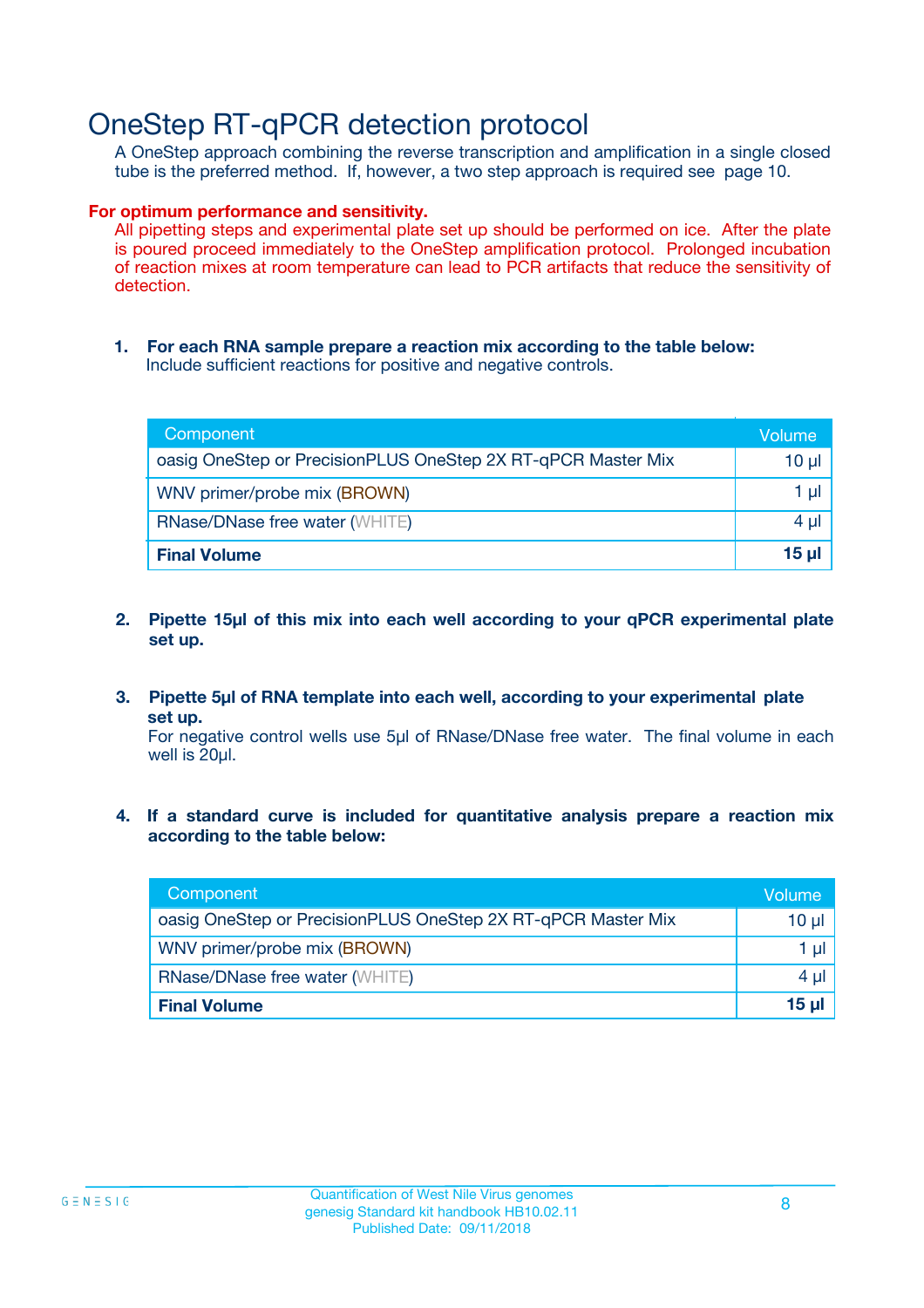#### **5. Preparation of standard curve dilution series**

- 1) Pipette 90µl of template preparation buffer into 5 tubes and label 2-6
- 2) Pipette 10µl of Positive Control Template (RED) into tube 2
- 3) Vortex thoroughly
- 4) Change pipette tip and pipette 10µl from tube 2 into tube 3
- 5) Vortex thoroughly

Repeat steps 4 and 5 to complete the dilution series

| <b>Standard Curve</b>         | <b>Copy Number</b>     |
|-------------------------------|------------------------|
| Tube 1 Positive control (RED) | $2 \times 10^5$ per µl |
| Tube 2                        | $2 \times 10^4$ per µl |
| Tube 3                        | $2 \times 10^3$ per µl |
| Tube 4                        | $2 \times 10^2$ per µl |
| Tube 5                        | 20 per $\mu$           |
| Tube 6                        | 2 per µl               |

**6. Pipette 5µl of standard template into each well for the standard curve according to your plate set up**

The final volume in each well is 20ul.

## OneStep RT-qPCR amplification protocol

Amplification conditions using oasig OneStep or PrecisionPLUS OneStep 2X RT-qPCR Master Mix.

|             | <b>Step</b>                  | <b>Time</b>      | <b>Temp</b>    |
|-------------|------------------------------|------------------|----------------|
|             | <b>Reverse Transcription</b> | $10 \text{ min}$ | $55^{\circ}$ C |
|             | Enzyme activation            | 2 min            | $95^{\circ}$ C |
| Cycling x50 | Denaturation                 | 10 <sub>s</sub>  | $95^{\circ}$ C |
|             | <b>DATA COLLECTION *</b>     | 60 s             | $60^{\circ}$ C |

\* Fluorogenic data should be collected during this step through the FAM channel